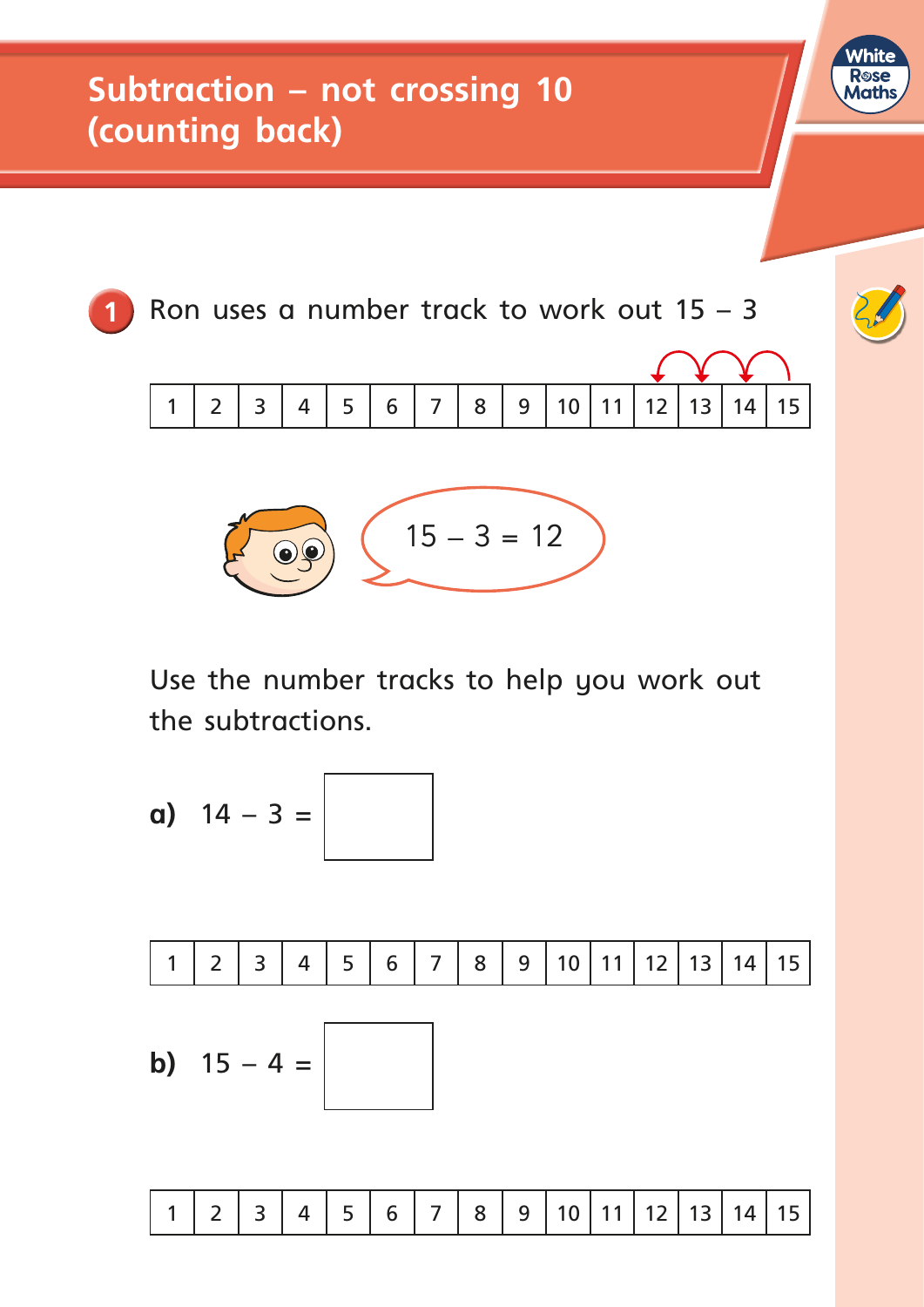$$
c) \quad 14-4=
$$

|  | $  2   3   4   5   6   7   8   9   10   11   12   13   14   15.$ |  |  |  |  |  |  |  |  |  |  |  |  |  |
|--|------------------------------------------------------------------|--|--|--|--|--|--|--|--|--|--|--|--|--|
|--|------------------------------------------------------------------|--|--|--|--|--|--|--|--|--|--|--|--|--|

**2** Use the number lines to help you.

**a)**  $16 - 5 =$ 



$$
b) \quad 18-4=
$$